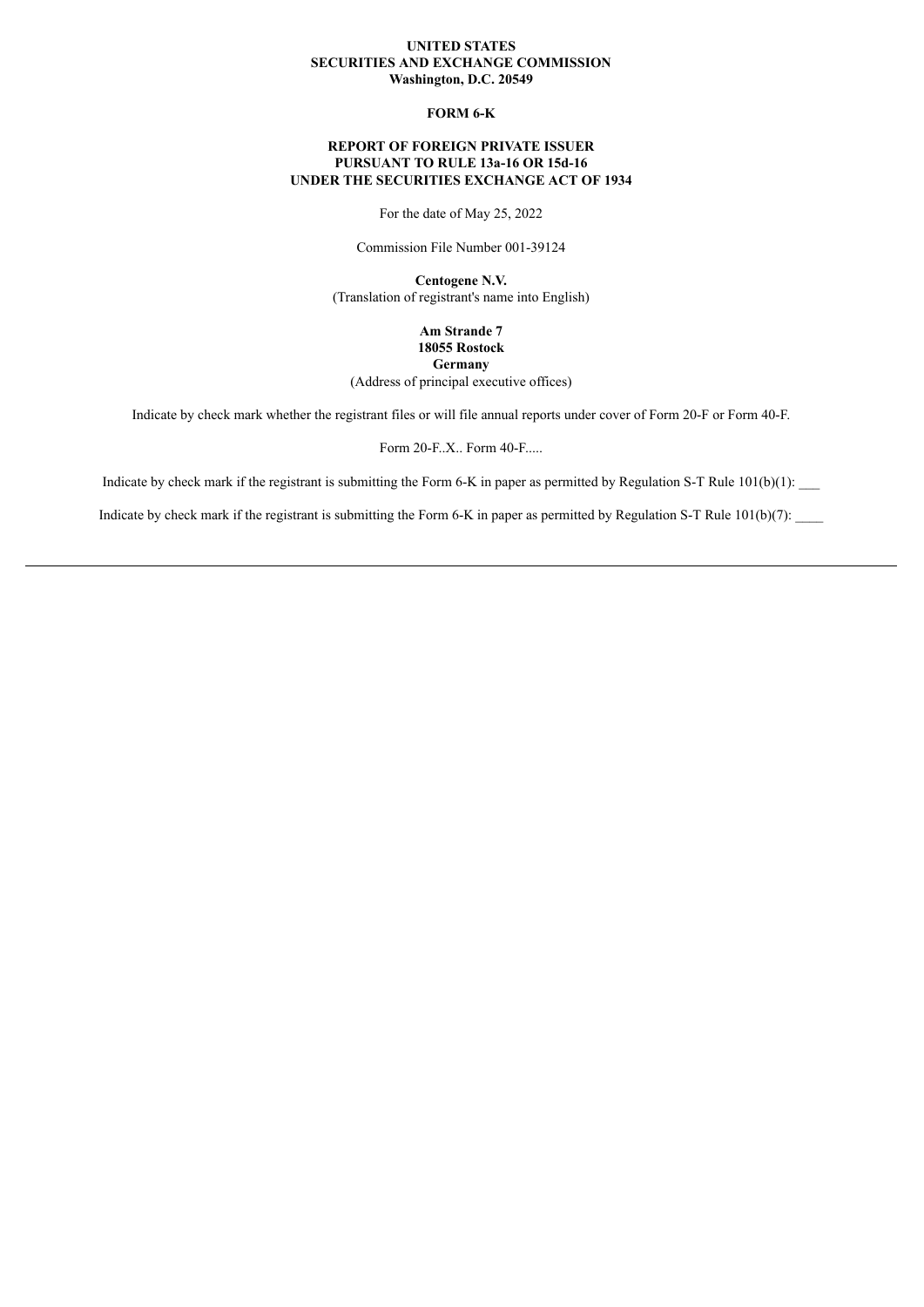### **Centogene N.V.**

On May 25, 2022, Centogene N.V. issued a press release titled "CENTOGENE's CentoCloud® Is Now CE-Marked as One of the Only Decentralized SaaS Platforms Compliant with European IVD Regulatory Framework".

A copy of the announcement is attached hereto as Exhibit 99.1.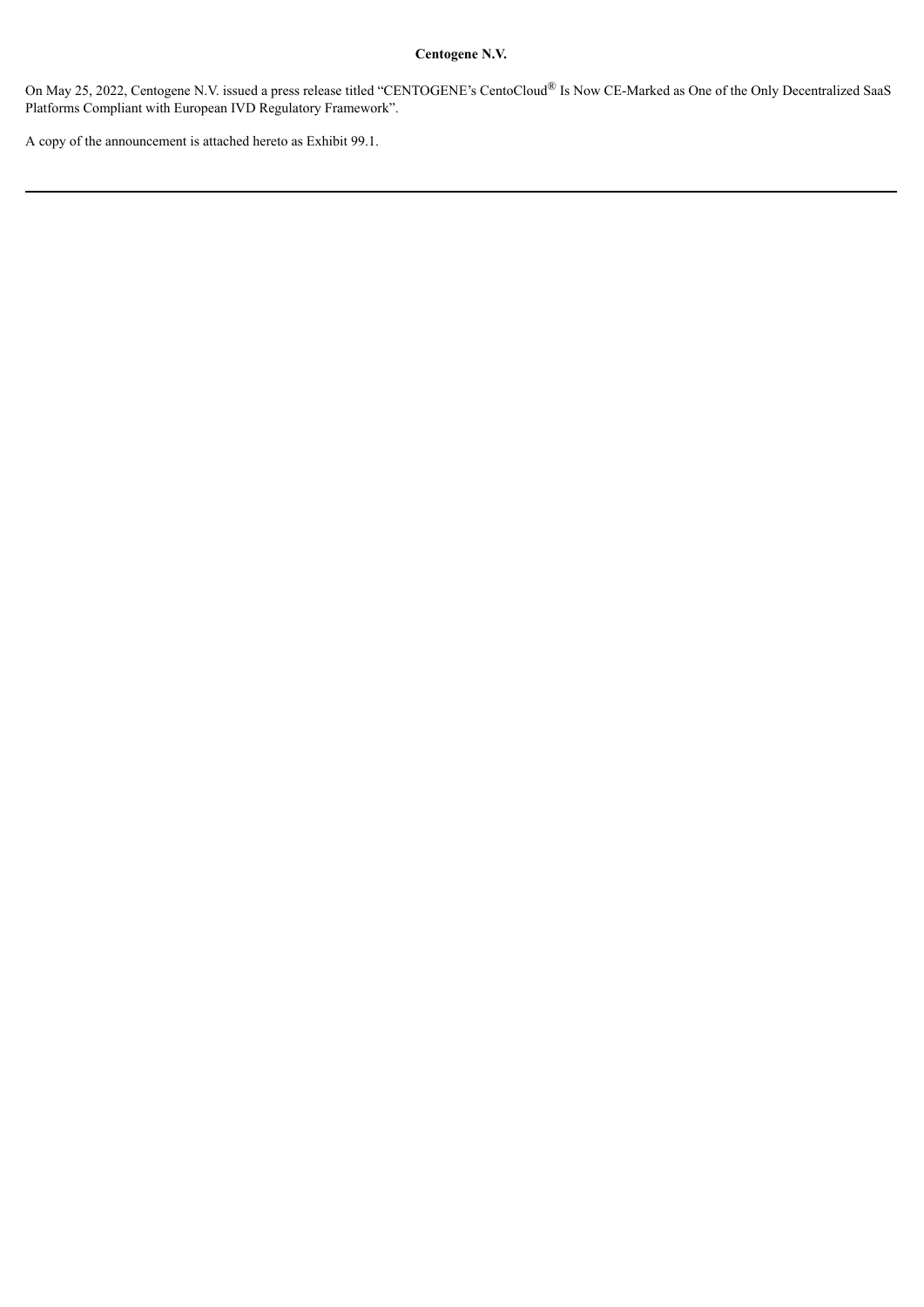## **Signatures**

Pursuant to the requirements of the Securities Exchange Act of 1934, the registrant has duly caused this report to be signed on its behalf by the undersigned, thereunto duly authorized.

Date: May 25, 2022

CENTOGENE N.V.

By: /s/ Miguel Coego Rios

Name: Miguel Coego Rios<br>Title: EVP Finance & Leg EVP Finance & Legal and Interim CFO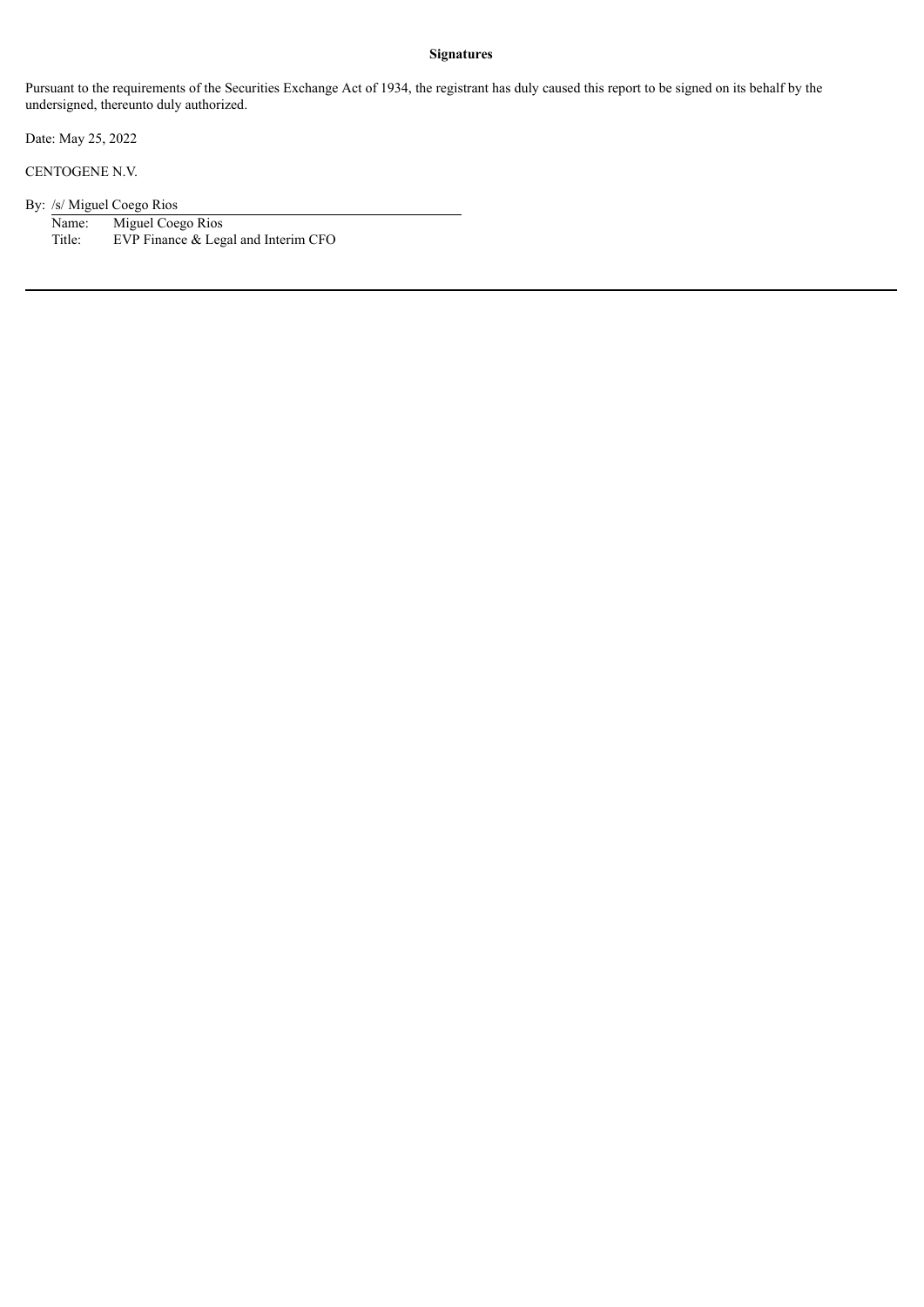# **Exhibit Index**

# **Exhibit Description of Exhibit**

99.1 Announcement dated May 25, 2022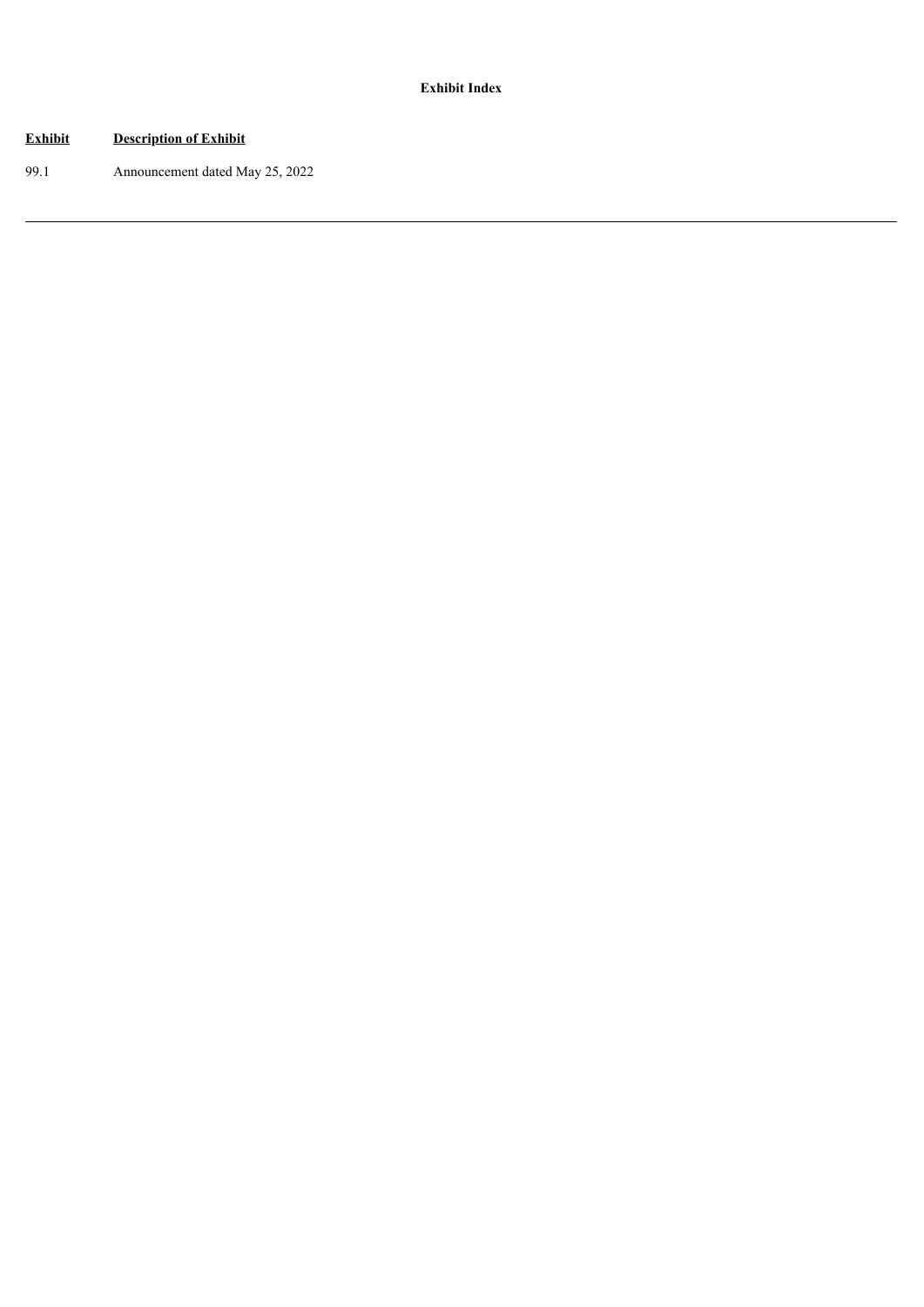#### **Press Release**

### CENTOGENE's CentoCloud® Is Now CE-Marked as One of the Only Decentralized SaaS Platforms Compliant With European IVD *Regulatory Framework*

*CE-marked clinical decision support platform enables laboratories to provide best-in-class diagnostics of genetic diseases*

- · CentoCloud, CENTOGENE's cloud-based Software as a Service (SaaS) platform, is CE-marked under the In Vitro Diagnostics Directive (98/79/EC)
- · CE-marking is required for all in vitro diagnostic (IVD) devices to be placed in the European Economic Area (EEA) countries, as well as Iceland, Norway, and Liechtenstein, and indicates that the device may be legally commercialized in this area
- CentoCloud is one of the world's only CE-marked IVD software for genomic diagnostics; Considering the change in the European regulatory landscape with new In Vitro Diagnostic Regulation (IVDR 2017/746) taking full effect on May 26, 2022, this underlines CENTOGENE's commitment to meeting the highest industry standards

**CAMBRIDGE, Mass., ROSTOCK, Germany and BERLIN, May 25, 2022 (GLOBE NEWSWIRE) --** Centogene N.V. (Nasdaq: CNTG), the commercial-stage essential biodata life science partner for rare and neurodegenerative diseases, today announced that its cloud-based Software as a Service (SaaS) platform for the identification, prioritization, and classification of human genetic variants is now CE-marked under the In Vitro Diagnostics Directive (98/79/EC).

CentoCloud enables laboratories around the world to establish and run state-of-the-art genomic testing and deliver the best diagnostic insights to local patients. As a cloud-based SaaS platform, CentoCloud is specifically designed to support laboratories with the execution of superior Next Generation Sequencing (NGS)-based diagnostics. The Company's fully automated bioinformatics pipeline analyzes NGS data based on CENTOGENE's validated testing products, annotated with data from the CENTOGENE Biodatabank.

CE-marking is required for all in vitro diagnostic (IVD) devices sold in the European Economic Area (EEA) countries, as well as Iceland, Norway, and Liechtenstein, and indicates that the device may be legally commercialized in this area. Europe's new In Vitro Diagnostic Regulation (IVDR 2017/746) will take full effect on May 26, 2022.

As a CE-marked IVD, CentoCloud can be applied to the clinical diagnosis of patients with genetic diseases. The clinical decision support platform is one of the world's only CE-marked IVD software for genomic diagnostics that is available via the cloud.

"At CENTOGENE, we are committed to enabling access to genetic testing for patients around world," said Kim Stratton, CEO of CENTOGENE. "With the new IVD regulation going into place later this week, CentoCloud will be one of Europe's only commercialized software on the market – underlining our commitment to being at the forefront of offering safe and accessible patient solutions."

To learn more about how CentoCloud facilitates the same high quality and diagnostic accuracy as CENTOGENE offers in its own certified state-of-the-art labs, visit: https://www.centogene.com/diagnostics/centocloud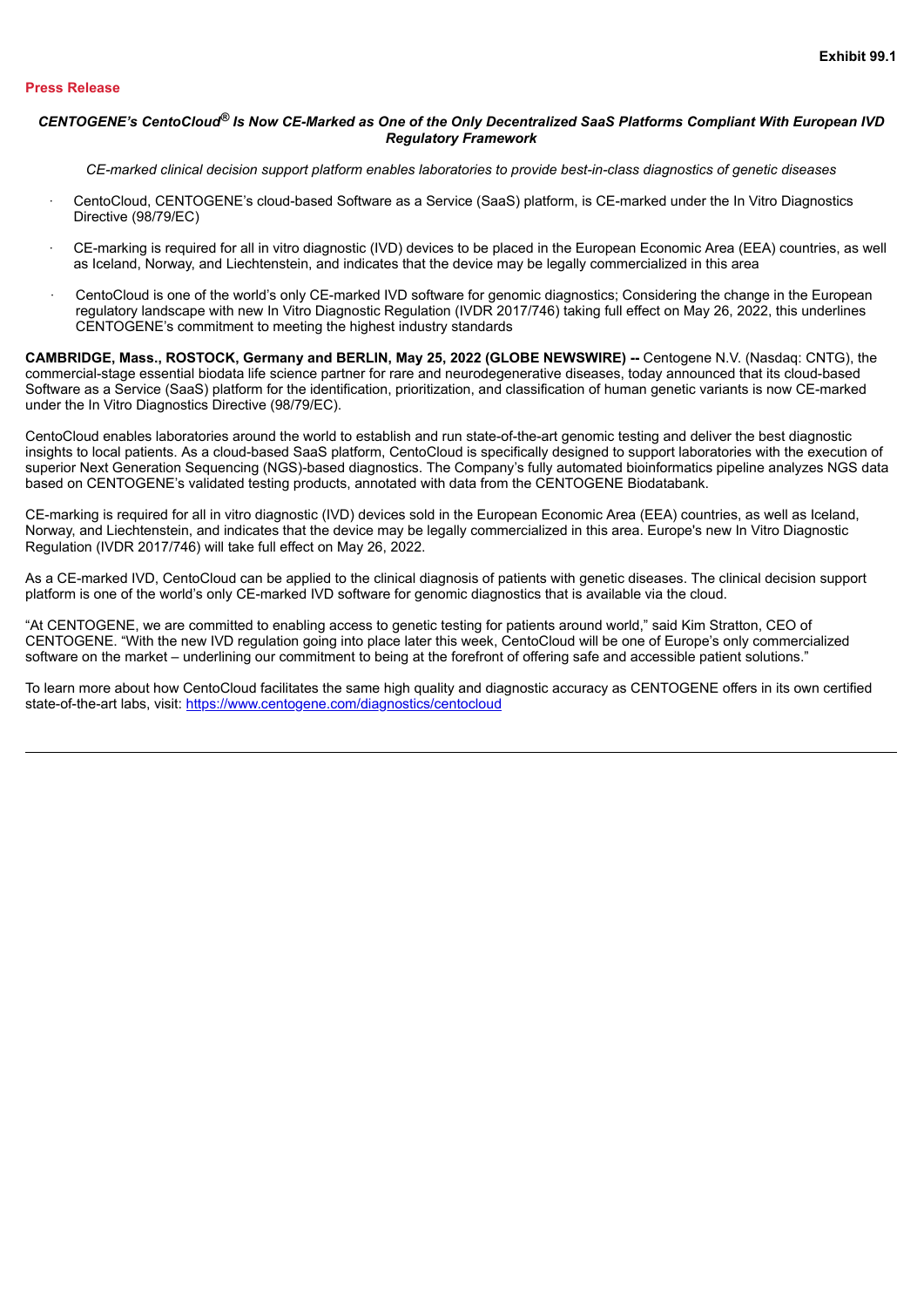## **About CENTOGENE**

CENTOGENE engages in diagnosis and research around rare diseases transforming real-world clinical, genetic, and multiomic data to diagnose, understand, and treat rare diseases. Our goal is to bring rationality to treatment decisions and to accelerate the development of new orphan drugs by using our extensive rare disease knowledge and data. CENTOGENE has developed a global proprietary rare disease platform based on our real-world data repository of over 650,000 individuals representing over 120 different countries.

The Company's platform includes epidemiologic, phenotypic, and genetic data that reflects a global population, as well as a biobank of patients' blood samples and cell cultures. CENTOGENE believes this represents the only platform focused on comprehensive analysis of multi-level data to improve the understanding of rare hereditary diseases. It allows for better identification and stratification of patients and their underlying diseases to enable and accelerate discovery, development, and access to orphan drugs. As of December 31, 2021, the Company collaborated with over 30 pharmaceutical partners.

For more information, visit www.centogene.com and follow us on LinkedIn.

### **Forward-Looking Statements**

This press release contains "forward-looking statements" within the meaning of the U.S. federal securities laws. Statements contained herein that are not clearly historical in nature are forward-looking, and the words "anticipate," "believe," "continues," "expect," "estimate," "intend," "project," and similar expressions and future or conditional verbs such as "will," "would," "should," "could," "might," "can," and "may," are generally intended to identify forward-looking statements. Such forward-looking statements involve known and unknown risks, uncertainties, and other important factors that may cause CENTOGENE's actual results, performance, or achievements to be materially different from any future results, performance, or achievements expressed or implied by the forward-looking statements. Such risks and uncertainties include, among others, negative economic and geopolitical conditions and instability and volatility in the worldwide financial markets, possible changes in current and proposed legislation, regulations and governmental policies, pressures from increasing competition and consolidation in our industry, the expense and uncertainty of regulatory approval, including from the U.S. Food and Drug Administration, our reliance on third parties and collaboration partners, including our ability to manage growth and enter into new client relationships, our dependency on the rare disease industry, our ability to manage international expansion, our reliance on key personnel, our reliance on intellectual property protection, fluctuations of our operating results due to the effect of exchange rates, our ability to streamline cash usage, our requirement for additional financing, or other factors. For further information on the risks and uncertainties that could cause actual results to differ from those expressed in these forward-looking statements, as well as risks relating to CENTOGENE's business in general, see CENTOGENE's risk factors set forth in CENTOGENE's Form 20-F filed on March 30, 2022, with the Securities and Exchange Commission (the "SEC") and subsequent filings with the SEC. Any forward-looking statements contained in this press release speak only as of the date hereof, and CENTOGENE's specifically disclaims any obligation to update any forward-looking statement, whether as a result of new information, future events, or otherwise.